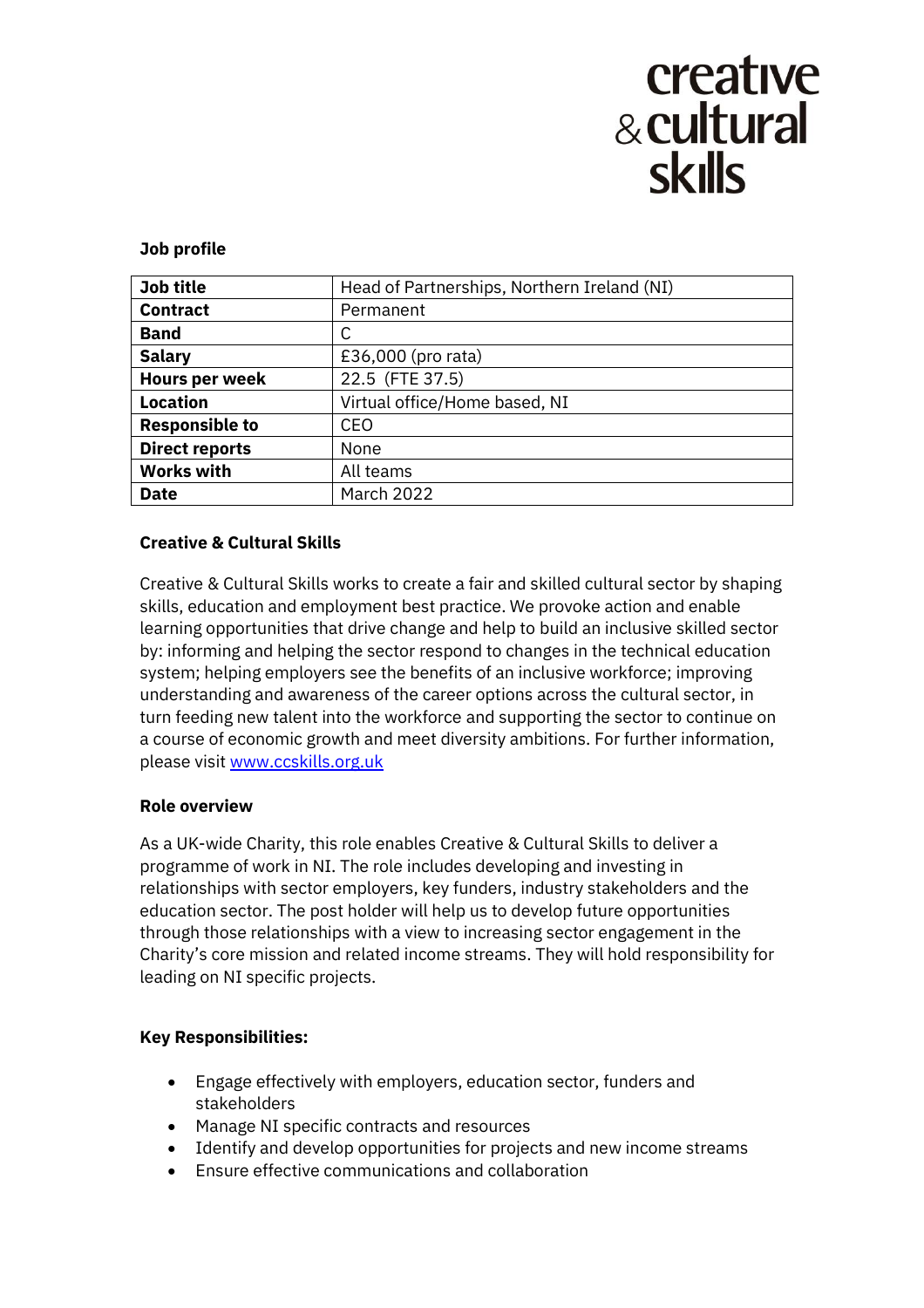# **Engage effectively with employers, FE sector, funders and stakeholders**

- Develop networks and ensure consistent relationship management with employers, the education sector, funders and stakeholders to promote our work and develop new partnerships and income opportunities
- Represent Creative & Cultural Skills at key strategic meetings as required
- Engage with our NI-based Board Members, providing appropriate support, where required.

#### **Manage NI specific contracts and resources**

- Ensure consistent contract management, achieving targets and deadlines across all projects
- Manage budgets including agreeing annual budgets, monthly reporting and cashflow
- Ensure nation-based work remains connected to UK operations and informs decision-making

#### **Identify and develop opportunities for projects and new income streams**

- Through networking and horizon scanning, identify potential and emerging opportunities for new income streams that align with our vision, mission and values
- Develop project opportunities in NI, to ensure a growing and sustainable approach to future business activities
- Work with colleagues from across the organisation to develop and secure bids, and deliver against those opportunities

#### **Ensure effective communications and collaboration**

- Develop new partnerships with employers, Local Government, Education providers and cultural agencies to promote Creative & Cultural Skills
- Work with the communications team to increase Creative & Cultural Skills' profile in NI and promote NI activity across all platforms – web, social media, newsletters
- Ensure NI activity and successes are well documented and shared internally and externally
- Work collaboratively with colleagues as a member of our 'one team working across the UK' to continually build the impact of CCSkills for our beneficiaries

#### **Other Requirements:**

• Regular travel and occasional unsocial hours

This job profile provides a general description and is not intended to be comprehensive. It may be altered from time to time as required for business reasons, to meet the changing needs of Creative & Cultural Skills.